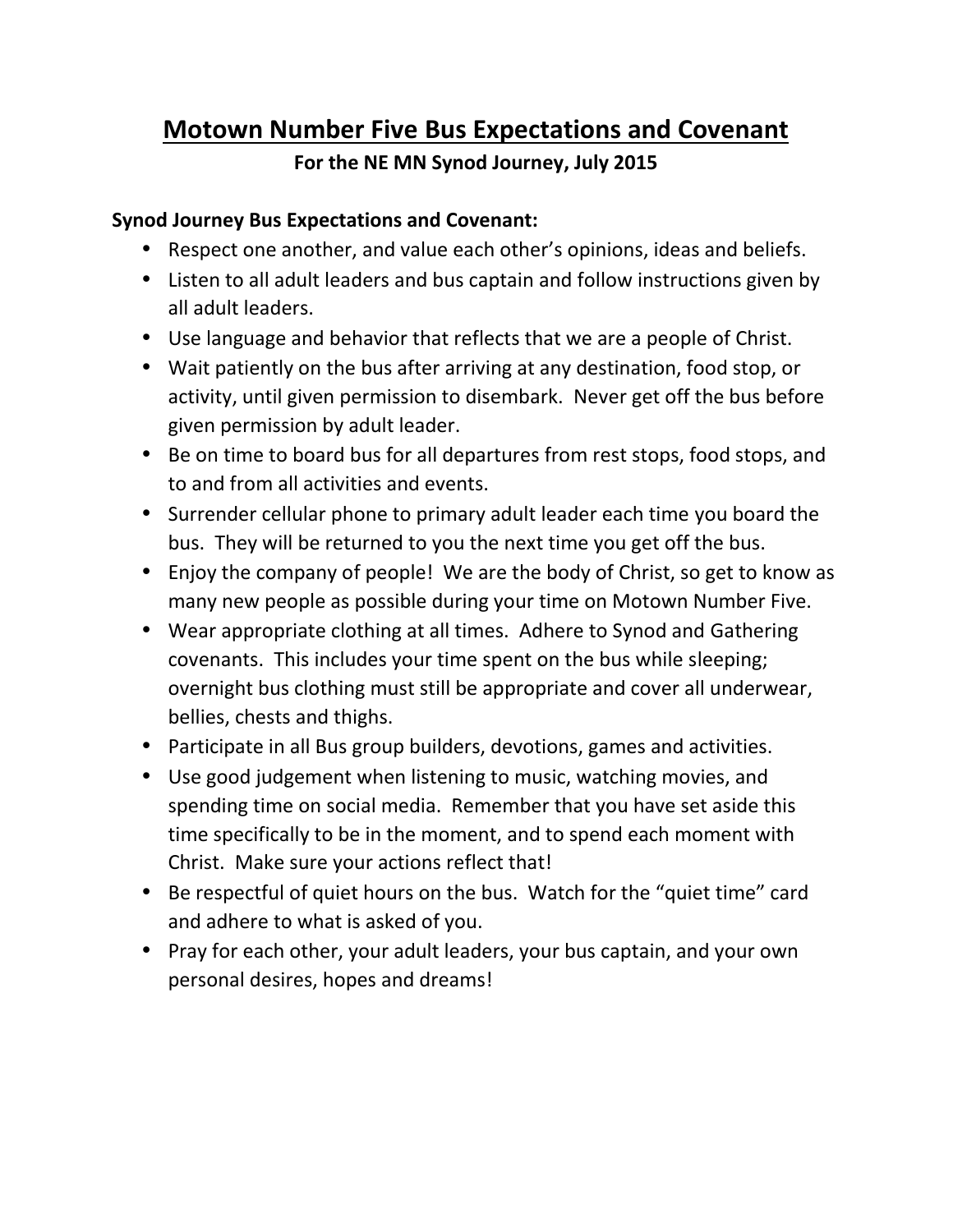**We have read and understand the listed expectations for the time spent on the bus on the NE MN Synod Journey to the 2015 ELCA Youth Gathering. We covenant to live together in Christian community, and agree to abide by the listed expectations. We understand that failure to abide by these expectations may result in being sent home at our own expense.**

| Church:                         | City: |  |
|---------------------------------|-------|--|
|                                 |       |  |
| <b>Adult Leader Signatures:</b> |       |  |
| 1.                              | 3.    |  |
| 2 <sub>1</sub>                  | 4.    |  |

### **Youth Participant Signatures:**